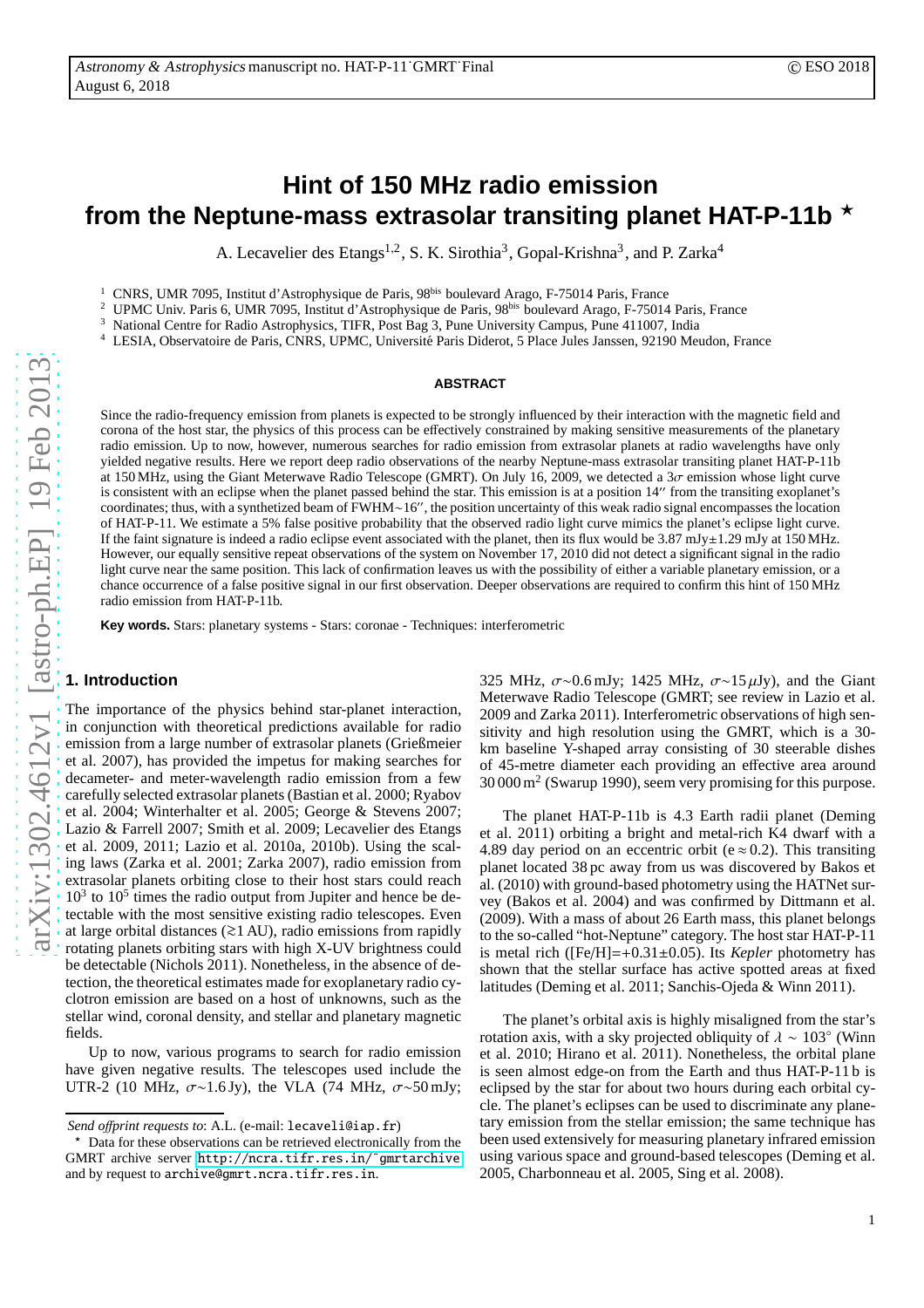# **2. Radio observations at 150 MHz and data analysis**

We observed the HAT-P-11 field with the GMRT before, during, and after the planetary eclipse, from July 16, 2009, 15h30m UT to July 17, 1h00m UT. The data consist of about  $10^9$  visibility measurements along the 435 baselines of the GMRT aperturesynthesis array. The integration time was 2 seconds and the central frequency was set at 150 MHz with a bandwidth of 16 MHz. The short integration time allows us to construct a radio light curve (see below), which is also sensitive to any large radio flares.

Because the July 2009 run provided a ∼3σ detection near the HAT-P-11 position and a radio light curve consistent with an eclipse of the planet HAT-P-11b (Sect. [3\)](#page-1-0), we decided to carry out a second observation of the same field. This second run was scheduled on November 17, 2010, from 6h00m to 16h00m UT. Combining the two observation runs, the total data acquisition time on the target field is about 20 hours, including the total acquisition for the durations of the two eclipses (about 4 hours).

The data reduction was done mainly using the AIPS++ package. We used 3C48 as the primary flux density and bandpass calibrator, taking a flux density of 64.42 Jy at 148 MHz. The phase calibrator was the source 2038+513 which was observed repeatedly during the runs.

While calibrating the data, bad data points were flagged at various stages. The data for antennas with relatively large errors in antenna-based gain solutions were examined and flagged over certain time ranges. Some baselines were flagged based on closure errors on the bandpass calibrator. Channel and timebased flagging of the data points corrupted by radio frequency interference (RFI) was done by applying a median filter with a  $6\sigma$  threshold. Residual errors above  $5\sigma$  were also flagged after a few rounds of imaging and self-calibration. The final image was made after several rounds of phase self-calibration and one round of amplitude self-calibration where the data were normalized by the median gain found for the entire data. The final image was also corrected for the primary beam shape taken to be a Gaussian with FWHM of 173.83′ at 150 MHz.

After the final imaging stage, we generated light curves of several emission peaks detected around the HAT-P-11 position: one light curve of the peak source detected in July 2009 within a synthesized beam from HAT-P-11 (at such a low signal to noise ratio, the accuracy on the position of a detected source is approximately the beam size), and the light curves of 14 emission peaks with similar S/N and detected around HAT-P-11 in both observations. These last light curves can be used for comparison purposes and validation of the statistics. To obtain these light curves, we calculated model visibilities using the sources detected in the entire field-of-view excluding a synthesized beamwide region centered on the desired locations  $(\alpha_0, \delta_0)$ ; we then subtracted this model from the final calibrated visibility data. The residual visibility data (RVD) were then phase-centered on  $\alpha_0$ ,  $\delta_0$  and averaged for desired time bins to generate the light curves.

# <span id="page-1-3"></span><span id="page-1-0"></span>**3. Results**

#### 3.1. Observations of July 16, <sup>2009</sup>

Figure [1](#page-1-1) shows the 150 MHz map of the field around HAT-P-11 obtained from the observations on July 16, 2009. A faint source is detected at the coordinates  $\alpha$ =19h50m51.0s,  $\delta$ =+48°05′03″ (J2000), which are 14′′ (about a beam width) north-east from the HAT-P-11 coordinates ( $\alpha$ =19h50m50.247s,  $\delta$ =+48°04′51.08″).



<span id="page-1-1"></span>**Fig. 1.** GMRT image of the HAT-P-11 field at 150MHz on July 16, 2009. The green ellipse in the lower-left corner shows the half-power beam width. The contour levels given at the top of the image are in units of Jy beam−<sup>1</sup> and are defined as mean+ $r$ ms $\times$ (n), where values of n are given in the brackets. Thus, the first, second, and third contours correspond to 1.5×1.05 mJy, 2.1×1.05 mJy, 3.0×1.05 mJy, etc. Negative contours appear as dashed lines.

Figure [2](#page-2-0) shows the 150 MHz light curve derived at the source position.

Over the full integration time, including the two-hour eclipse, the source has a mean flux of  $2.45\pm1.09$  mJy  $(2.2\sigma$  detection). If we consider only the time outside the eclipse (Fig. [2\)](#page-2-0), a mean flux of  $3.87 \pm 1.29$  mJy  $(3\sigma)$  is measured. During the eclipse of the planet behind the host star, no emission was detected and the mean flux was found to be -0.92±1.94 mJy, consistent with zero emission for this time interval. The light curve is thus in agreement with the expected light curve for a planetary radio emission, eclipsed when the planet is known to be behind its host star. Thus, a straightforward, albeit heuristic, interpretation of the light curve would be a  $3\sigma$  detection of the planet HAT-P-11 b at 150 MHz.

The position of the source exhibiting the eclipse light curve has been measured to be 14" away from HAT-P-11. However, for such a faint source the positional accuracy is similar to the beam size of 16′′. More precisely, from our experience with GMRT maps at 150 MHz, we derived an empirical expression for the positional accuracy on GMRT maps; at 90% confidence we found an accuracy on the position given by *Beamsize*×(1/*S NR*+1/10), which is in agreement with the same relationship found on the VLA First Survey Catalog which reports<sup>[1](#page-1-2)</sup> a 90% confidence positional accuracy of *Beamsize*  $\times$  (1/*SNR* + 1/20). Applying this relationship to our measurement of the emission peak at  $2.2\sigma$ and taking into account the 4′′ pixel size, we find that the above

<span id="page-1-2"></span><sup>1</sup> http://sundog.stsci.edu/first/catalogs/readme.html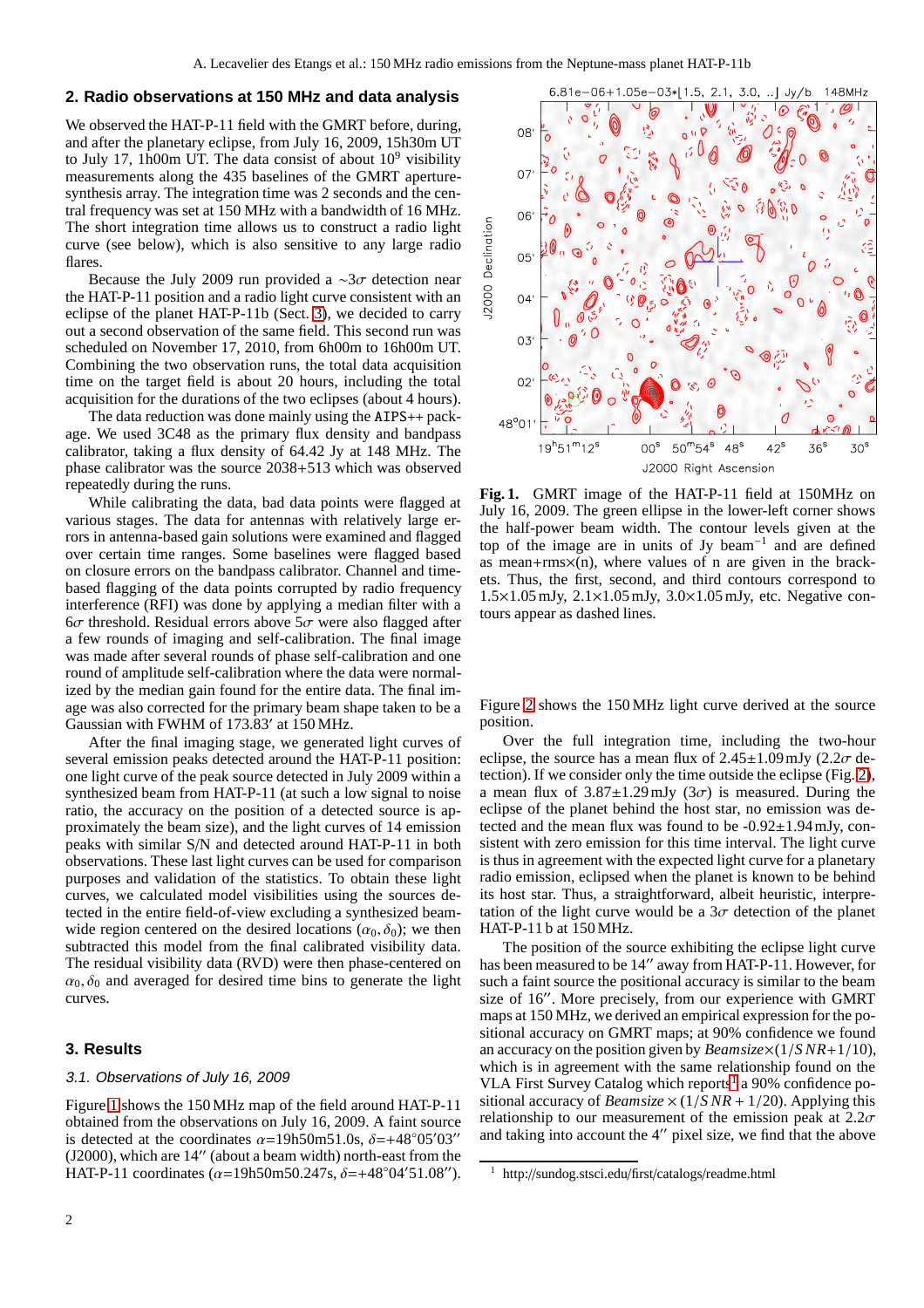

<span id="page-2-0"></span>**Fig. 2.** Time series of the 150 MHz flux density measured on July 16, 2009, in the direction of the radio source near HAT-P-11. The measurements have been rebinned to 36 minutes. Triangles and squares correspond to the RR and LL polarizations, respectively. The two vertical long-dashed lines indicate the beginning and the end of the planet's eclipse behind the host star. The dashed horizontal lines show the box-shaped eclipse light curve fitted to the data points.



**Fig. 3.** Same as in Fig. [2,](#page-2-0) in the direction of HAT-P-11 on November 17, 2010. The mean of the flux density measurements is found to be  $0.00\pm1.19$  mJy. Thus, no emission is detected towards or near HAT-P-11 in these observations.

measurement of the radio position can be consistent with the HAT-P-11 coordinates.

To assess the reliability of this detection, we also estimated the false-positive detection probability, *i.e.*, the probability of observing a light curve of this shape for a constant radio emission with no real eclipse, but only an eclipse mimicked by the random noise along the radio light curve. This is calculated by estimating the probability that the mean flux during the eclipse is lower than zero, as observed. For this calculation we used the present estimate of the source flux, and the error bars for the



<span id="page-2-1"></span>**Fig. 4.** Time series of the 150 MHz flux density measured in the direction of one comparison source at  $\alpha$ =19h50m32.2s,  $\delta = +48°04'22''$  (J2000), at 183″from HAT-P-11. The dashed horizontal lines show the mean values of flux density at the two observation epochs.



**Fig. 5.** Same as Fig. [4,](#page-2-1) but for the observed peak at  $\alpha$ =19h50m45.8s,  $\delta$ =+48°04'10″ (J2000), at 61″from HAT-P-11.

times outside and during the eclipse. For the case of no real flux variation, our analysis shows that the probability of the mean flux during the eclipse being below zero is only 4.8%. We conclude a 5% false positive probability of eclipse detection in the observed 150 MHz light curve at the position coincident (within the errors) with the planet HAT-P-11b.

We also computed the  $\chi^2$  of two different models fitting the light curve data with a 339-second sampling time providing a total of 190 measurements. In the first single-parameter model, we assume a constant flux level for the entire light curve, corresponding to the hypothesis that the radio source is not the planet and therefore the flux density is constant in time. We find a  $\chi^2$ of 186.6 for 189 degrees of freedom. In the second model, we assume that the source is a planetary emission and the flux den-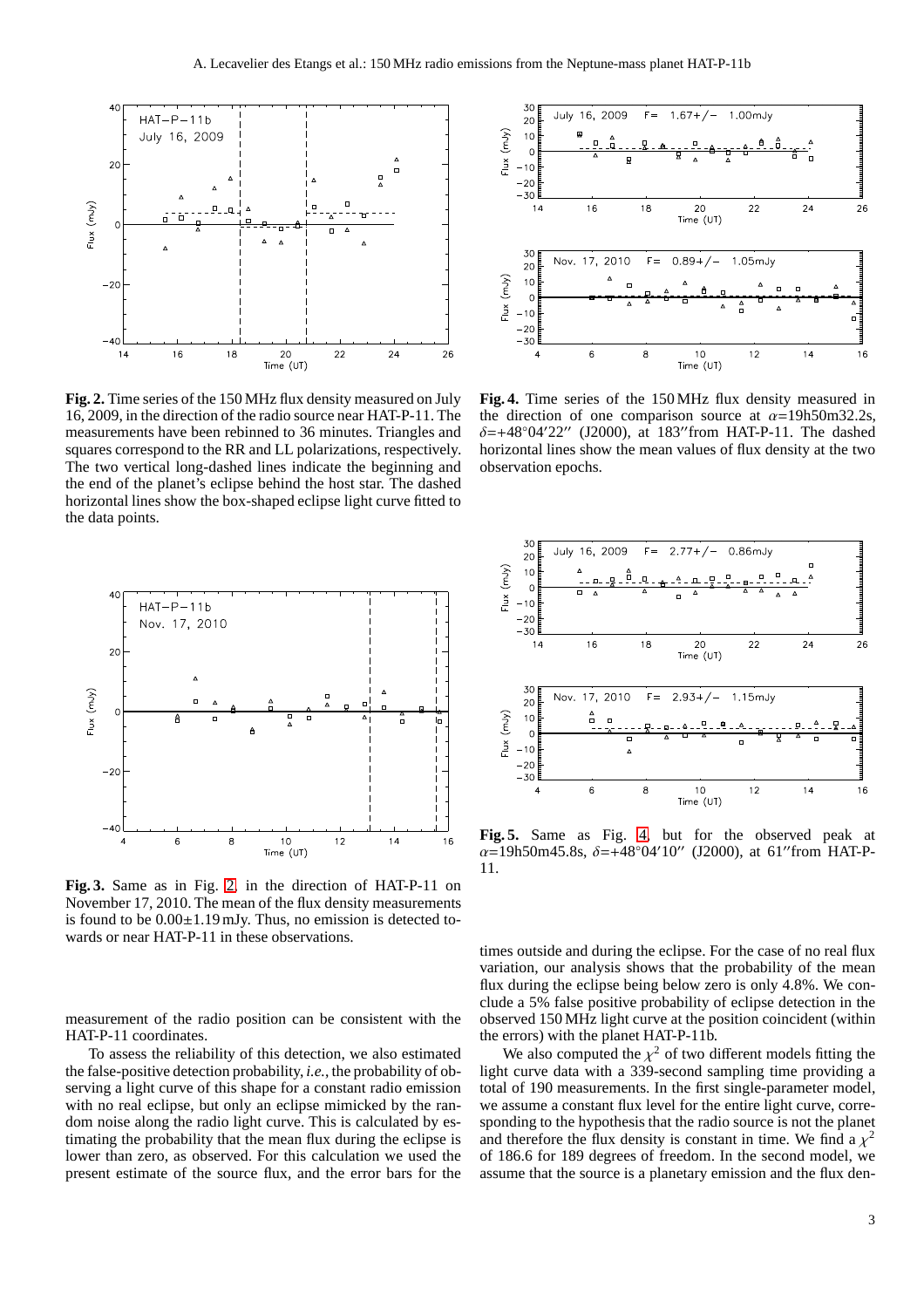

**Fig. 6.** Same as Fig. [4,](#page-2-1) but for  $\alpha = 19h50m56.9s$ ,  $\delta = +48°05'46''$ (J2000), at 87′′from HAT-P-11.



<span id="page-3-0"></span>**Fig. 7.** Same as Fig. [4,](#page-2-1) but for  $\alpha = 19h50m58.9s$ ,  $\delta = +48°02'26''$ (J2000), at 169′′from HAT-P-11.

sity during the eclipse is fitted by a second parameter, larger than or equal to zero. With this two-parameter model we find a  $\chi^2$  of 182.8 for 188 degrees of freedom. Using the F-test, we conclude that the decrease of  $\chi^2$  by 3.8 favors the second model with a 95.0% confidence level, which is consistent with the conclusion based on the false positive probability calculated above.

To make the above analysis more rigorous, we also derived the radio light curve for 14 sources seen within a few arc minutes around HAT-P-11 and detected at both observation epochs. The measured fluxes of these comparison sources are in the range ∼1 to 3 mJy. Four examples of light curves are given in Figs. [4](#page-2-1) to [7.](#page-3-0) We found that the false positive probabilities computed for these directions are uniformly distributed between 0 and 1, validating our approach. Thus, to a 95% confidence limit, the detected signal is consistent with a 150 MHz radio emission associated with the extrasolar planet HAT-P-11b.

#### 3.2. Observations of November 17, 2010

In the full-synthesis GMRT observations of November 17, 2010, we did not detect any emission toward HAT-P-11 or nearby directions within a synthesized beam. On this occasion, the nearest detected radio source lies at 27.5′′ from HAT-P-11, and has a flux of 1.78±1.01 mJy. The light curve of this source at 150 MHz does not show any eclipse-like signature. Therefore, we are led to conclude that in these observations of HAT-P-11 we did not detect the radio source and its associated eclipse event we had seen on July 16, 2009.

### 3.3. False positive or variability?

There are two plausible explanations for the discrepancy between the results of the two epochs. First, a false positive detection at the first epoch cannot be completely ruled out given the estimated false positive probability of 5% (Sect. [3.1\)](#page-1-3). Moreover, the source is close to the detection limit. So a false detection due to noise cannot be excluded at present.

The second interpretation invokes the general variability of planetary radio emission at low frequencies. The variable nature of the radio emission is indeed predicted by models including the observed variability of the stellar magnetic field. For instance, in the case of HD 189733b Fares et al. (2010) showed that the observed variations in the position of the so-called "source surface" (the stellar surface beyond which the magnetic field becomes purely radial) produce variations in the expected radio flux. Thus, in the case of HAT-P-11, if the discrepancy between the results of July 2009 and November 2010 is due to variability of the radio emission, we may have actually detected sporadic emission from the extrasolar planet at 150 MHz on July 16, 2009. However, the variable nature of the emission precludes a claim of detection; we are left with a hint, and we must wait for further, possibly even more sensitive observations.

## **4. Ephemeris uncertainties**

The characteristics and ephemeris of the planet's orbit are needed to compute the eclipse light curve. Here we used the orbit's eccentricity  $e$  and the longitude of periastron  $\omega$  provided in the discovery paper by Bakos et al.  $(2010)$ : *e* cos  $\omega$ =0.201 $\pm$ 0.049 and  $e \sin \omega = 0.051 \pm 0.092$ . The more recent observations of transits of HAT-P-11 b using the Kepler satellite provide new ephemeris for the transit central time  $T_0$  and orbital period *P* (Deming et al. 2011, Sanchis-Ojeda& Winn 2011). We used the following values given in Deming et al. (2011): *T*0=2454605.89155 (BJD) and *P*=4.8878018 days. The difference between the eclipse time calculated using these new values and the time calculated using the  $T_0$  and  $P$  given in Bakos et al. is not more than 1.5 minutes.

More importantly, the new measurements using the Kepler photometric data yield a smaller impact parameter  $b_1$  =  $a \cos i/R_p$ , where *a* is the semi-major axis, *i* the orbit's inclination, and  $R_p$  the planet's radius. A smaller impact parameter leads to a longer eclipse duration. Using the new values, we found an eclipse duration of 2 hours and 27 minutes, which is 38 minutes longer than the previous estimates using the Bakos et al. (2010) impact parameter.

By far, the largest uncertainty in computing the eclipse time arises from the uncertainty in the orbital eccentricity and longitude of the periastron, the uncertainty reaching up to  $\pm 3h30m$ in the extreme cases. Unfortunately, the eclipse amplitude in the infrared may be too faint to be detected using the Spitzer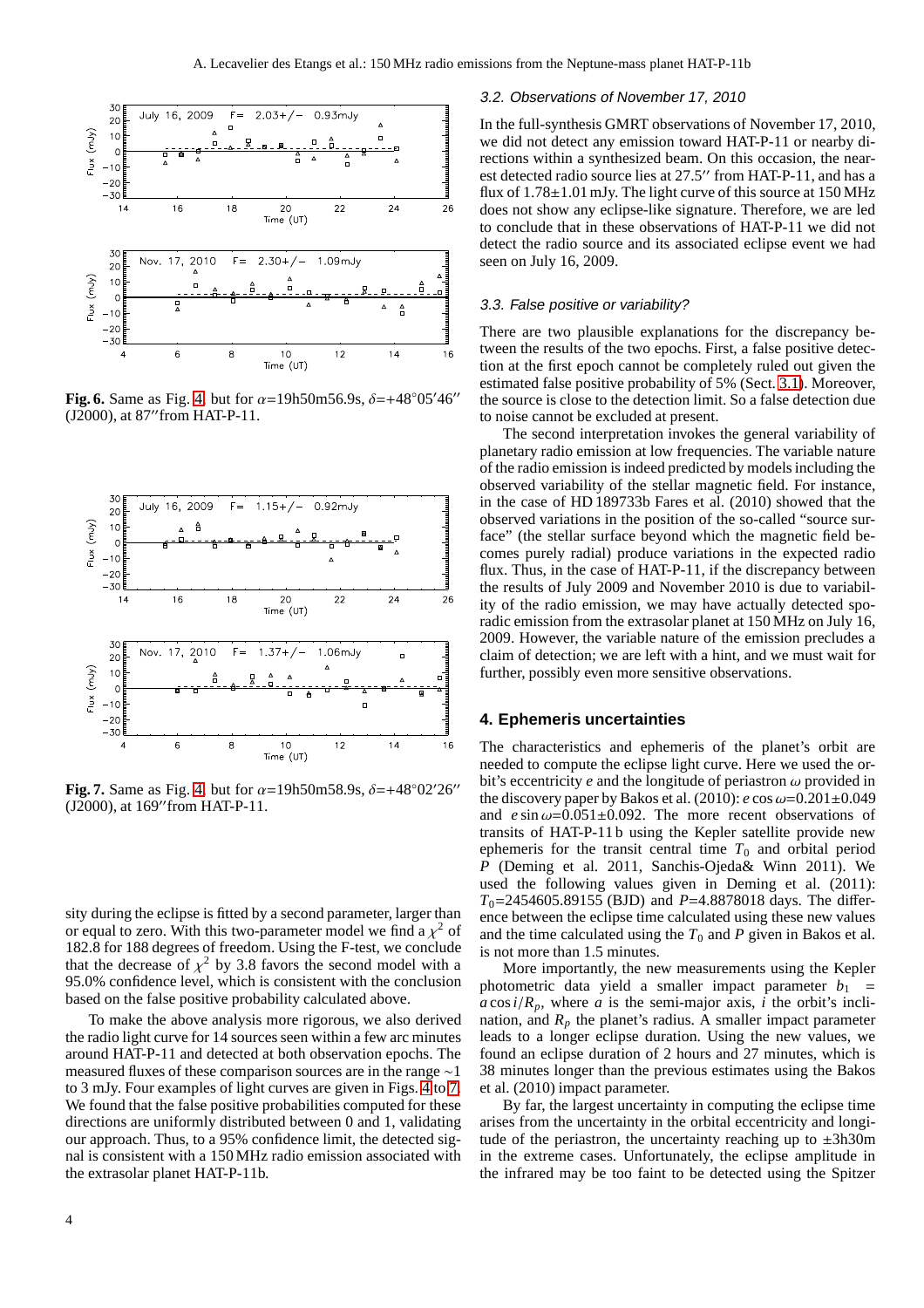Space Telescope (Deming et al. 2011). Only new radial velocity measurements in the coming years may improve the accuracy of the orbital eccentricity. Here, we used the best published values given by Bakos et al. (2010) and used the eclipse phase  $\phi$ =0.628, where  $\phi = 0$  corresponds to the central transit of the planet in front of the host star.

## **5. Discussion**

#### 5.1. Radio emission frequency

The principal mechanism put forward for planetary radio emission is electron-cyclotron maser radiation. It occurs at the local gyrofrequency  $f_g = 2.8 (B_p/1 G)$  MHz, where  $B_p$  is the planet's magnetic field. The detection at a frequency of 150 MHz would then correspond to a planetary magnetic field of around 50 G.

We recall that the Jovian magnetic field estimated from the radio frequency cut-off in its cyclotron emission is around 14 G. Thus, the present tentative radio detection requires a magnetic field for HAT-P-11 b (∼50 G) that is of the same order of magnitude, albeit slightly stronger than that of Jupiter. We have no clues to the possible origin of a magnetic field of this strength, although we can emphasize here the particularities of this planet which has a significantly higher density than Jupiter, and orbits a metal-rich star ( $[Fe/H]=+0.31\pm0.05$ ). The planet HAT-P-11 b is consequently expected to have a high abundance of heavy elements and a large core mass (Guillot et al. 2006). Taken all together, its peculiarities (eccentric and highly inclined orbit, metal-rich host star, short orbital period, etc.) make this planet different enough from any planet in our own solar system that it is difficult to make a reasonable guess of its magnetic field strength. Hence the requirement of a magnetic field 3 to 4 times Jupiter's seems quite plausible.

### 5.2. Emission flux

Several mechanisms for exoplanet radio emissions have been considered by Grießmeier et al. (2007): stellar wind (SW) magnetosphere magnetic interaction, SW-magnetosphere kinetic interaction, and coronal mass ejection-magnetosphere kinetic interaction. Application to HAT-P-11 b of the scaling law extrapolations of Grießmeier et al. (2007) lead to predicted radio flux densities of 14 mJy for the SW-magnetosphere magnetic interaction, 1 mJy for the coronal mass ejection (CME)-magnetosphere kinetic interaction, and <<1 mJy for the SW-magnetosphere kinetic interaction (note that these are mere orders of magnitude). The first two values are of the same order of magnitude as the ∼4 mJy flux density tentatively detected here.

Alternatively, if the stellar magnetic field is strong enough, the planet may induce electron precipitations and thus radio emission in the star's magnetic field (Zarka et al. 2001; Zarka 2007). This may be the case for HAT-P-11 b whose semi-major axis is only 0.053 au. The stellar magnetosphere could even extend beyond the planets orbit. In the framework of the Jardine & Cameron (2008) model in which the radio emission is caused by interaction of the planetary magnetosphere with the stellar corona in which it is embedded, we can derive typical values for the resulting radio signal from HAT-P-11 b. Because HAT-P-11 is a slowly rotating star (Bakos et al. 2010) with a rotation period of  $30.5_{3.2}^{+4.1}$  days (Sanchis-Ojed & Winn 2011), the planet's velocity relative to the star's magnetosphere is  $v_p - v_* = 99 \text{ km s}^{-1}$ (*i.e.*, three times higher than that of HD 189733b). Taking a 10% efficiency for conversion of the power of the accelerated electrons into radio emission within an emission beam solid angle of 1.6 steradian, a stellar magnetic field *B*∗=40 G as measured for the K-type star HD 189733 (Moutou et al. 2007), and a stellar density at the base of the corona equal to the solar value, we obtain a predicted radio flux in this model of the order of 13 mJy from HAT-P-11 b, again similar to the tentative detection reported here.

We conclude that a radio emission of the hot-Neptune HAT-P-11 b at a level of a few milli-Jansky level is consistent with existing theoretical predictions, in particular the predictions based on the cyclotron maser instability (CMI) of energetic electrons accelerated through the interaction of the planetary magnetic field with the stellar magnetic field, or coronal mass ejections.

## **6. Conclusion**

Although we are not able to draw a definitive conclusion on 150 MHz radio emission from HAT-P-11 b, at the very least the hint of radio detection presented here identifies HAT-P-11 b as a prime candidate for many follow-up observations in the near future. The priority is to try to confirm the present tentative detection, via re-observation with GMRT at 150 MHz and/or new observations with LOFAR in the 30-250 MHz range (providing a 1-100 mJy sensitivity depending on the observation parameters used; van Haarlem et al., submitted, 2013) and UTR-2 in the 10-30 MHz range (providing a sensitivity of ∼100 mJy; Ryabov et al. 2004). The observed spectral range can also be extended toward shorter wavelengths using GMRT, with even higher sensitivities of ∼1 mJy at 240 MHz and ~50  $\mu$ Jy at 614 MHz (e.g., Lecavelier des Etangs et al. 2009). Observations over a broad range of frequencies will, with any luck, allow confirmation of the existence of the emission and better constraints on the planetary magnetic field strength and determination of the radio spectral index.

The future observations should also be distributed at multiple epochs and at different orbital phases of the planet to characterize the suspected variability of the radio emission in terms of duty cycle, as well as the radio emission as a function of the star-planet angle and the emission directivity (CMI produces narrowly beamed radio emission). In this context, Hess & Zarka (2011) have analyzed all the observables that could be derived from a broadband dynamic spectrum with a sufficient signal-tonoise ratio.

In the long term, it should be possible to investigate if the radio emission from extrasolar planetary systems correlates with the stellar spot activity. In this context, HAT-P-11 represents the target of choice because the Kepler mission has recently demonstrated the possibility of following the spot activity and perhaps even of drawing the butterfly diagram of surface spots for this star (Deming et al. 2011, Sanchis-Ojeda& Winn 2011).

Radio observations of different types of exoplanets are also crucial for comparative exoplanetology. For instance, observations of the other transiting hot-Neptune GJ436 b (Gillon et al. 2007) will allow comparison with a planet similar in mass but orbiting an M-dwarf star which is half the mass and radius of HAT-P-11 and known to have a strong Far-UV and Lyman- $\alpha$  output (Ehrenreich et al. 2010). With a 6.55 Earth mass, the nearby exoplanet GJ1214 b should also provide an opportunity to undertake search for radio emission from a water-rich lower mass super-Earth planet (Charbonneau et al. 2009; Désert et al. 2011). In the near future, more sensitive observations at even lower frequencies will become feasible with the LOFAR observatory, providing a great boost to exoplanetary research.

*Acknowledgements.* This work is based on observations made with the Giant Meter Radio Telescope, which is operated by the National Centre for Radio